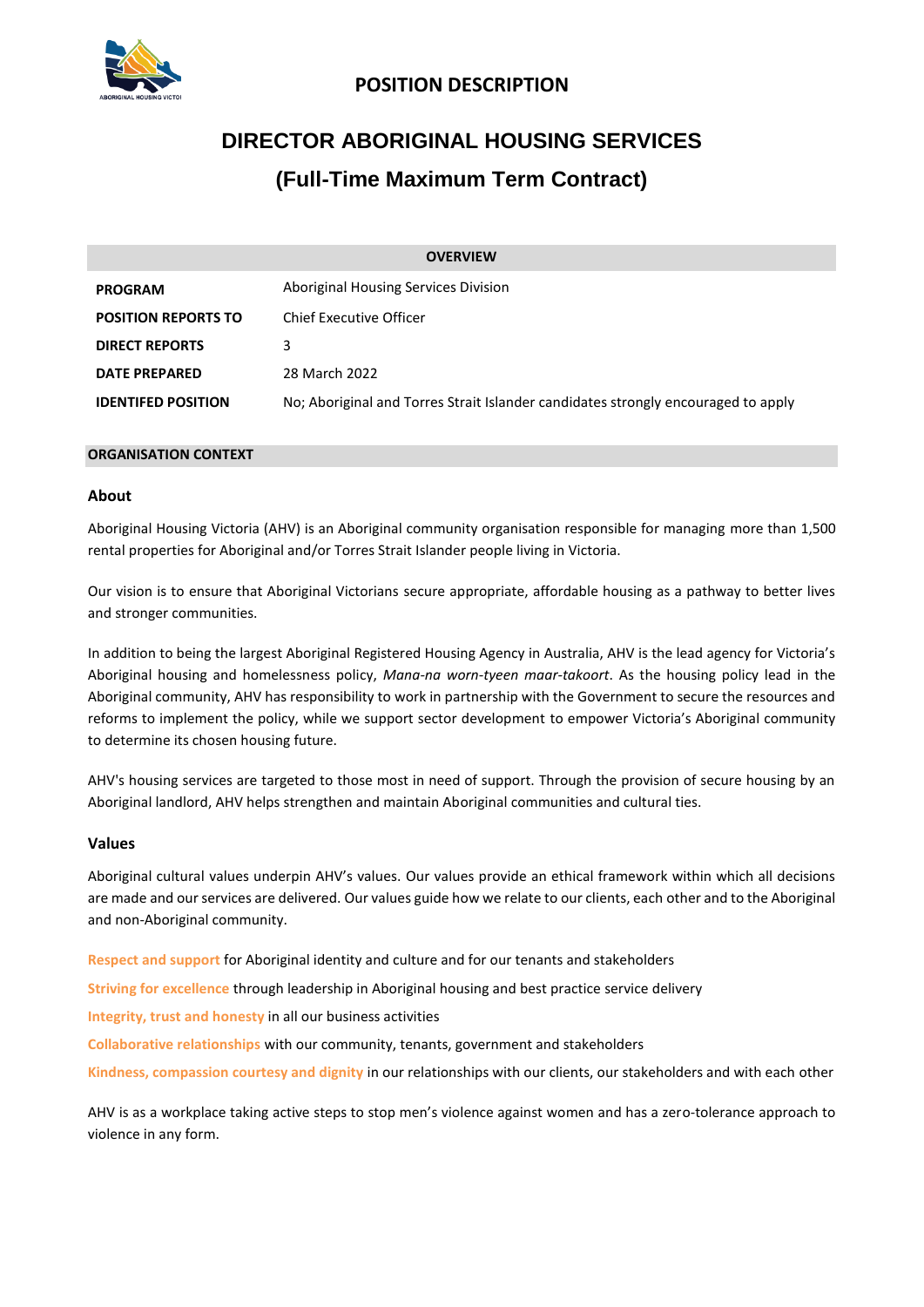#### **PROGRAM INFORMATION**

The Aboriginal Services Division provides culturally appropriate and consistent policies and services which sustain AHV tenancies. The Division delivers housing programs that contribute to all Aboriginal Victorians achieving quality housing outcomes in a generation.

#### **PURPOSE OF THE POSITION:**

This Director works closely with the Assets and Development, Finance, Strategy and Performance, and Human Resources/Organisational Development teams; to ensure a strategic, integrated and accountable approach to housing strategy and implementation, and staff development and leadership.

#### **KEY RESPONSIBILITIES**

- Provide overall leadership to the teams responsible for tenancy and client services and provide effective oversight and continuous improvement of service delivery.
- Provide tenancy and client services to ensure:
	- o tenancies are culturally appropriate, consistently managed and sustained;
	- o direct client services and support are targeted and effective; and
	- o clients are effectively supported to access more complex services and support.
- Manage rental revenue streams and provide early advice to the CEO where there is impediment to revenue.
- Implement property leasing arrangements, and work closely with government bodies and other housing providers to ensure best practice in accord with AHV's values.
- Lead and participate at a senior level in key strategic projects designed to enhance the efficiency and effectiveness of AHV's housing services.
- Ensure compliance with internal policies and procedures and with key funding agreements and relevant legislation.
- Maintain high quality reporting systems and exercise high quality financial management and ensure management within budgets.
- Develop effective networks and working relationships with government and other external stakeholders in the housing industry and Aboriginal community.
- Effectively lead, manage and develop staff.
- Provide effective upward communication and support to the CEO.
- Work closely with the AHV Executive Management Group to ensure alignment with AHV strategic directions and integrated services to AHV clients.

#### **QUALIFICATIONS AND LICENCES**

- Current Victorian driver's licence.
- Minimum relevant undergraduate degree qualification and extensive relevant experience.

# **KEY SELECTION CRITERIA**

- Awareness and appreciation of Aboriginal societies and cultures and an understanding of the issues affecting Aboriginal people in contemporary Australia and the diversity of circumstances of Aboriginal people.
- Proven track record of contemporary leadership and people management skills.
- High degree of intellectual, conceptual and analytic ability and the capacity to exercise sound judgment in relation to complex and sensitive issues.
- Demonstrable capacity to be a change manager and drive improvements to existing management processes
- High level interpersonal skills, including the ability to negotiate across teams, with external stakeholders and organisational partners.
- Sound experience in either the public or private sectors in the management of housing services or client support services.